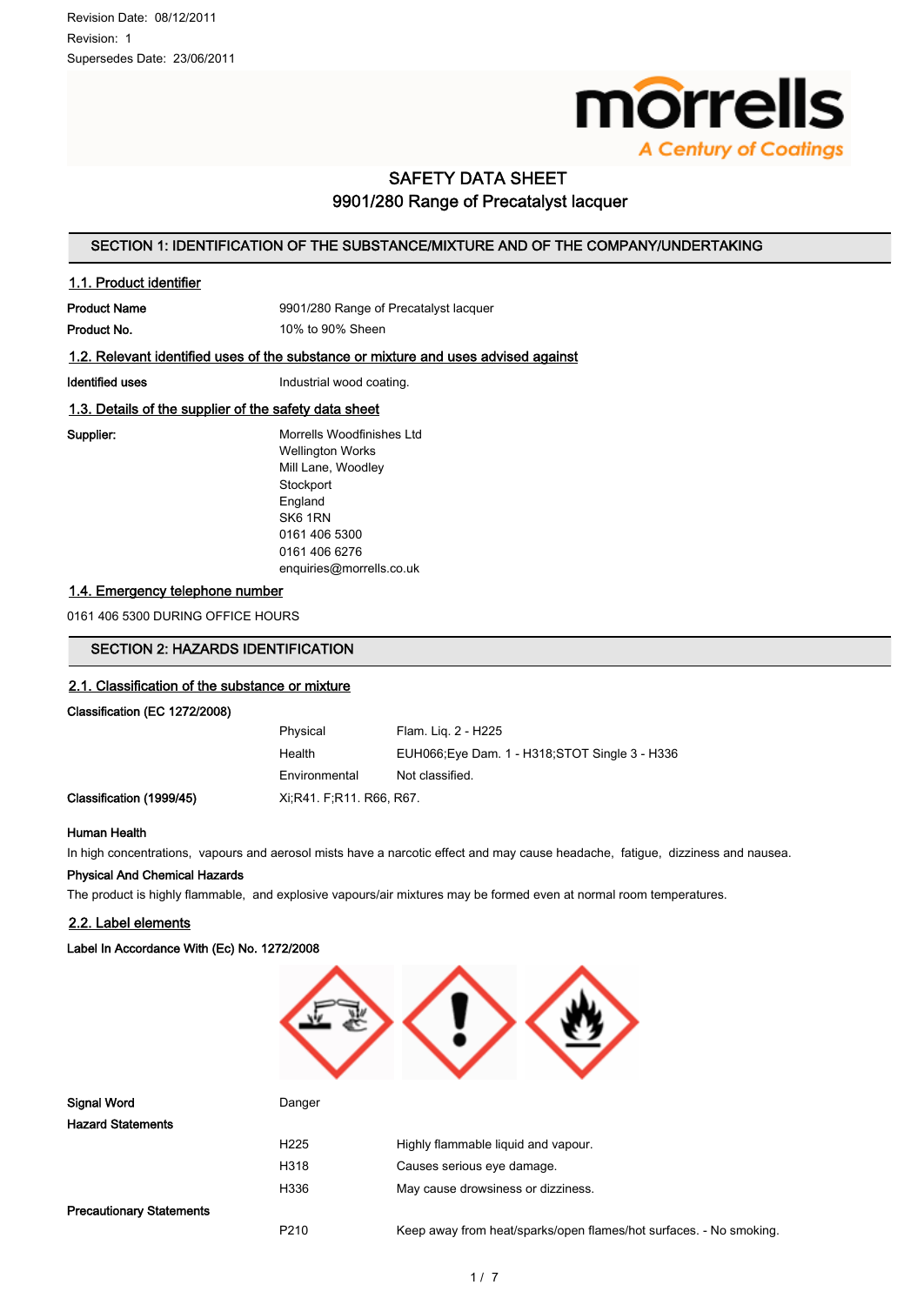|                                               | P280             | Wear protective gloves/protective clothing/eye protection/face protection.                                                          |
|-----------------------------------------------|------------------|-------------------------------------------------------------------------------------------------------------------------------------|
|                                               | P305+351+338     | IF IN EYES: Rinse cautiously with water for several minutes. Remove contact lenses, if<br>present and easy to do. Continue rinsing. |
| <b>Supplementary Precautionary Statements</b> |                  |                                                                                                                                     |
|                                               | P <sub>233</sub> | Keep container tightly closed.                                                                                                      |
|                                               | P240             | Ground/bond container and receiving equipment.                                                                                      |
|                                               | P <sub>241</sub> | Use explosion-proof electrical/ventilating/lighting//equipment.                                                                     |
|                                               | P242             | Use only non-sparking tools.                                                                                                        |
|                                               | P243             | Take precautionary measures against static discharge.                                                                               |
|                                               | P261             | Avoid breathing dust/fume/gas/mist/vapours/spray.                                                                                   |
|                                               | P271             | Use only outdoors or in a well-ventilated area.                                                                                     |
|                                               | P303+361+353     | IF ON SKIN (or hair): Remove/Take off immediately all contaminated clothing. Rinse skin<br>with water/shower.                       |
|                                               | P304+340         | IF INHALED: Remove victim to fresh air and keep at rest in a position comfortable for<br>breathing.                                 |
|                                               | P310             | Immediately call a POISON CENTER or doctor/physician.                                                                               |
|                                               | P312             | Call a POISON CENTER or doctor/physician if you feel unwell.                                                                        |
|                                               | P370+378         | In case of fire: Use  for extinction.                                                                                               |
|                                               | P403+233         | Store in a well-ventilated place. Keep container tightly closed.                                                                    |
|                                               | P403+235         | Store in a well-ventilated place. Keep cool.                                                                                        |
|                                               | P405             | Store locked up.                                                                                                                    |
|                                               | P501             | Dispose of contents/container to                                                                                                    |
| Supplemental Label Information                |                  |                                                                                                                                     |
|                                               | <b>EUH066</b>    | Repeated exposure may cause skin dryness or cracking.                                                                               |

## 2.3. Other hazards

This product does not contain any PBT or vPvB Substances.

## SECTION 3: COMPOSITION/INFORMATION ON INGREDIENTS

## 3.2. Mixtures

| <b>BUTANOL-norm</b>                                                                                                                                                      |                   |                                                                                     | 5-10%  |
|--------------------------------------------------------------------------------------------------------------------------------------------------------------------------|-------------------|-------------------------------------------------------------------------------------|--------|
| CAS-No.: 71-36-3                                                                                                                                                         | EC No.: 200-751-6 |                                                                                     |        |
| Classification (EC 1272/2008)<br>Flam. Liq. 3 - H226<br>Acute Tox. 4 - H302<br>Skin Irrit. 2 - H315<br>Eye Dam. 1 - H318<br>STOT Single 3 - H335<br>STOT Single 3 - H336 |                   | Classification (67/548)<br>R <sub>10</sub><br>Xn;R22<br>Xi;R37/38,R41<br><b>R67</b> |        |
| <b>BUTYL ACETATE -norm</b>                                                                                                                                               |                   |                                                                                     | 10-30% |
| CAS-No.: 123-86-4                                                                                                                                                        | EC No.: 204-658-1 |                                                                                     |        |
| Classification (EC 1272/2008)<br>Flam. Liq. 3 - H226<br><b>EUH066</b><br>STOT Single 3 - H336                                                                            |                   | Classification (67/548)<br>R <sub>10</sub><br><b>R66</b><br><b>R67</b>              |        |
| <b>ETHANOL</b>                                                                                                                                                           |                   |                                                                                     | 10-30% |
| CAS-No.: 64-17-5                                                                                                                                                         | EC No.: 200-578-6 |                                                                                     |        |
| Classification (EC 1272/2008)<br>Flam. Liq. 2 - H225                                                                                                                     |                   | Classification (67/548)<br>F:R11                                                    |        |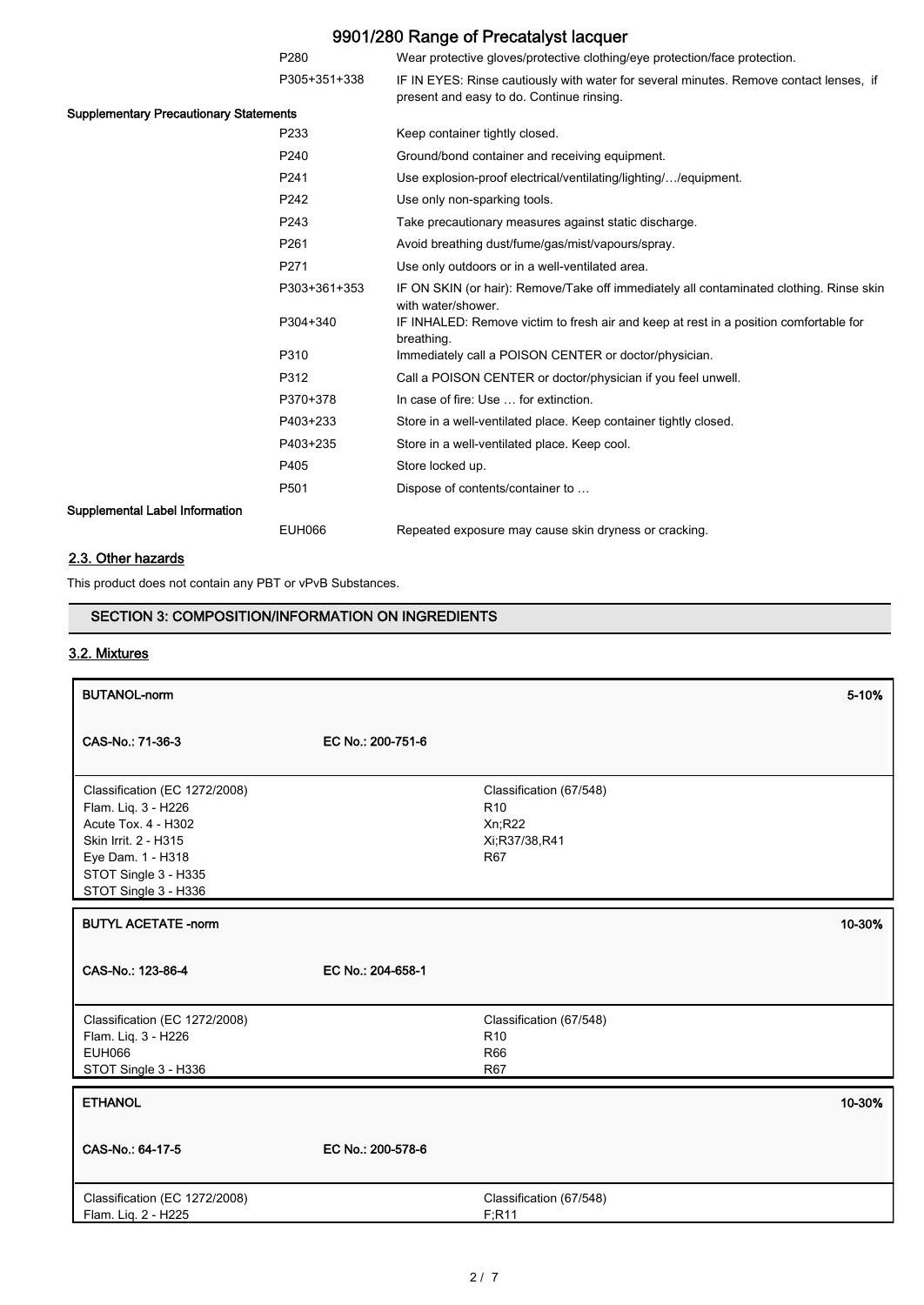|                                                                                                                                                   |                   | -----                                                         |          |
|---------------------------------------------------------------------------------------------------------------------------------------------------|-------------------|---------------------------------------------------------------|----------|
| <b>ISOBUTYL ACETATE</b>                                                                                                                           |                   |                                                               | 10-30%   |
| CAS-No.: 110-19-0                                                                                                                                 | EC No.: 203-745-1 |                                                               |          |
| Classification (EC 1272/2008)<br>Flam. Liq. 2 - H225<br><b>EUH066</b>                                                                             |                   | Classification (67/548)<br>F; R11<br>R66                      |          |
| <b>METHANOL</b>                                                                                                                                   |                   |                                                               | $< 1\%$  |
| CAS-No.: 67-56-1                                                                                                                                  | EC No.: 200-659-6 |                                                               |          |
| Classification (EC 1272/2008)<br>Flam. Liq. 2 - H225<br>Acute Tox. 3 - H301<br>Acute Tox. 3 - H311<br>Acute Tox. 3 - H331<br>STOT Single 1 - H370 |                   | Classification (67/548)<br>F; R11<br>T;R23/24/25,R39/23/24/25 |          |
| PROPAN-1-OL                                                                                                                                       |                   |                                                               | $1 - 5%$ |
| CAS-No.: 71-23-8                                                                                                                                  | EC No.: 200-746-9 |                                                               |          |
| Classification (EC 1272/2008)<br>Flam. Liq. 2 - H225<br>Eye Dam. 1 - H318<br>STOT Single 3 - H336                                                 |                   | Classification (67/548)<br>F; R11<br><b>Xi;R41</b><br>R67     |          |
| PROPAN-2-OL                                                                                                                                       |                   |                                                               | 10-30%   |
| CAS-No.: 67-63-0                                                                                                                                  | EC No.: 200-661-7 |                                                               |          |
| Classification (EC 1272/2008)<br>Flam. Liq. 2 - H225<br>Eye Irrit. 2 - H319<br>STOT Single 3 - H336                                               |                   | Classification (67/548)<br>F; R11<br>Xi, R36<br>R67           |          |

The Full Text for all R-Phrases and Hazard Statements are Displayed in Section 16

| <b>SECTION 4: FIRST AID MEASURES</b> |
|--------------------------------------|
|--------------------------------------|

### 4.1. Description of first aid measures

#### General Information

NOTE! Keep affected person away from heat, sparks and flames! Move the exposed person to fresh air at once. Get medical attention if any discomfort continues.

### Inhalation.

Move the exposed person to fresh air at once. For breathing difficulties oxygen may be necessary. If breathing stops, provide artificial respiration. Keep the affected person warm and at rest. Get prompt medical attention.

### Ingestion

DO NOT INDUCE VOMITING! Remove victim immediately from source of exposure. Rinse mouth thoroughly. Provide rest, warmth and fresh air. Get medical attention immediately! If vomiting occurs, keep head low so that stomach content doesn't get into the lungs.

## Skin Contact

Remove affected person from source of contamination. Remove contaminated clothing. Wash the skin immediately with soap and water. Get medical attention if irritation persists after washing.

#### Eye Contact

Make sure to remove any contact lenses from the eyes before rinsing. Promptly wash eyes with plenty of water while lifting the eye lids. Continue to rinse for at least 15 minutes. Contact physician if irritation persists.

### 4.2. Most important symptoms and effects, both acute and delayed

### 4.3. Indication of any immediate medical attention and special treatment needed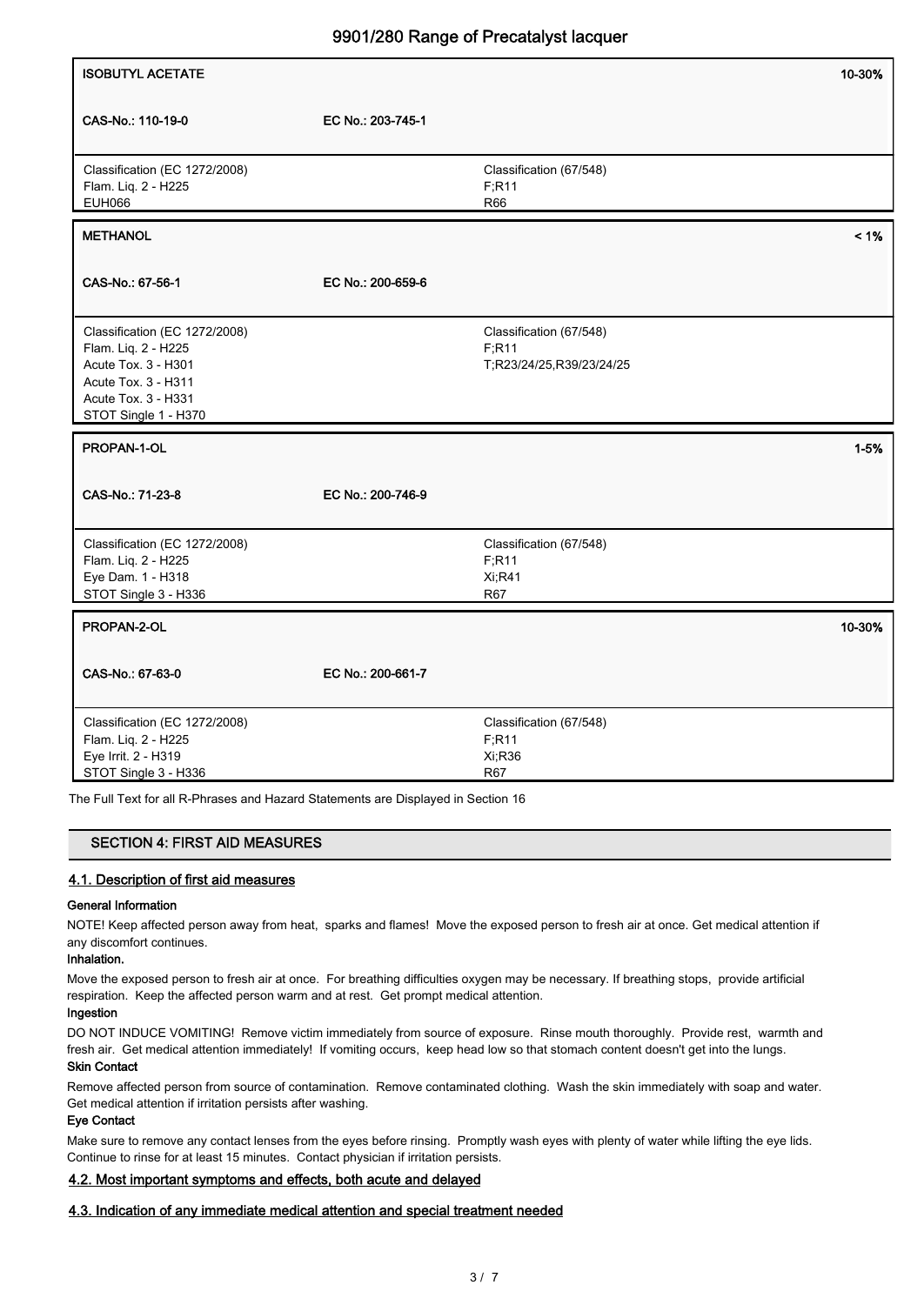## SECTION 5: FIREFIGHTING MEASURES

### 5.1. Extinguishing media

### Extinguishing Media

Fire can be extinguished using: Foam. Dry chemicals, sand, dolomite etc.

### 5.2. Special hazards arising from the substance or mixture

### 5.3. Advice for firefighters

#### Special Fire Fighting Procedures

Avoid breathing fire vapours. Cool containers exposed to flames with water until well after the fire is out. Keep run-off water out of sewers and water sources. Dike for water control.

### SECTION 6: ACCIDENTAL RELEASE MEASURES

#### 6.1. Personal precautions, protective equipment and emergency procedures

### 6.2. Environmental precautions

### 6.3. Methods and material for containment and cleaning up

Extinguish all ignition sources. Avoid sparks, flames, heat and smoking. Ventilate. Clean-up personnel should use respiratory and/or liquid contact protection. Absorb in vermiculite, dry sand or earth and place into containers.

### 6.4. Reference to other sections

### SECTION 7: HANDLING AND STORAGE

### 7.1. Precautions for safe handling

Avoid spilling, skin and eye contact. Keep away from heat, sparks and open flame. Ventilate well, avoid breathing vapours. Use approved respirator if air contamination is above accepted level. Use explosion proof electric equipment.

#### 7.2. Conditions for safe storage, including any incompatibilities

Flammable/combustible - Keep away from oxidisers, heat and flames. Store in tightly closed original container in a dry, cool and well-ventilated place. Keep in original container.

### Storage Class

Flammable liquid storage.

#### 7.3. Specific end use(s)

### SECTION 8: EXPOSURE CONTROLS/PERSONAL PROTECTION

### 8.1. Control parameters

| Name                        | <b>STD</b> |                | TWA - 8 Hrs      |                | STEL - 15 Min    | <b>Notes</b> |
|-----------------------------|------------|----------------|------------------|----------------|------------------|--------------|
| BUTANOL-norm                | WEL        |                |                  | 50 ppm(Sk)     | 154<br>mq/m3(Sk) |              |
| <b>IBUTYL ACETATE -norm</b> | <b>WEL</b> | 150 ppm        | 724 mg/m3        | 200 ppm        | 966 mg/m3        |              |
| <b>IETHANOL</b>             | WEL        | 1000 ppm       | 1920 mg/m3       |                |                  |              |
| IISOBUTYL ACETATE           | WEL        | $150$ ppm      | 724 mg/m3        | 187 ppm        | 903 mg/m3        |              |
| <b>IMETHANOL</b>            | <b>WEL</b> | 200 ppm        | 266 mg/m3        | 250 ppm        | 333 mg/m3        |              |
| <b>IPROPAN-1-OL</b>         | WEL        | 200<br>ppm(Sk) | 500<br>mg/m3(Sk) | 250<br>ppm(Sk) | 625<br>mq/m3(Sk) |              |
| IPROPAN-2-OL                | <b>WEL</b> | 400 ppm        | 999 mg/m3        | 500 ppm        | 1250 mg/m3       |              |

WEL = Workplace Exposure Limit.

### Ingredient Comments

WEL = Workplace Exposure Limits

#### 8.2. Exposure controls

Protective Equipment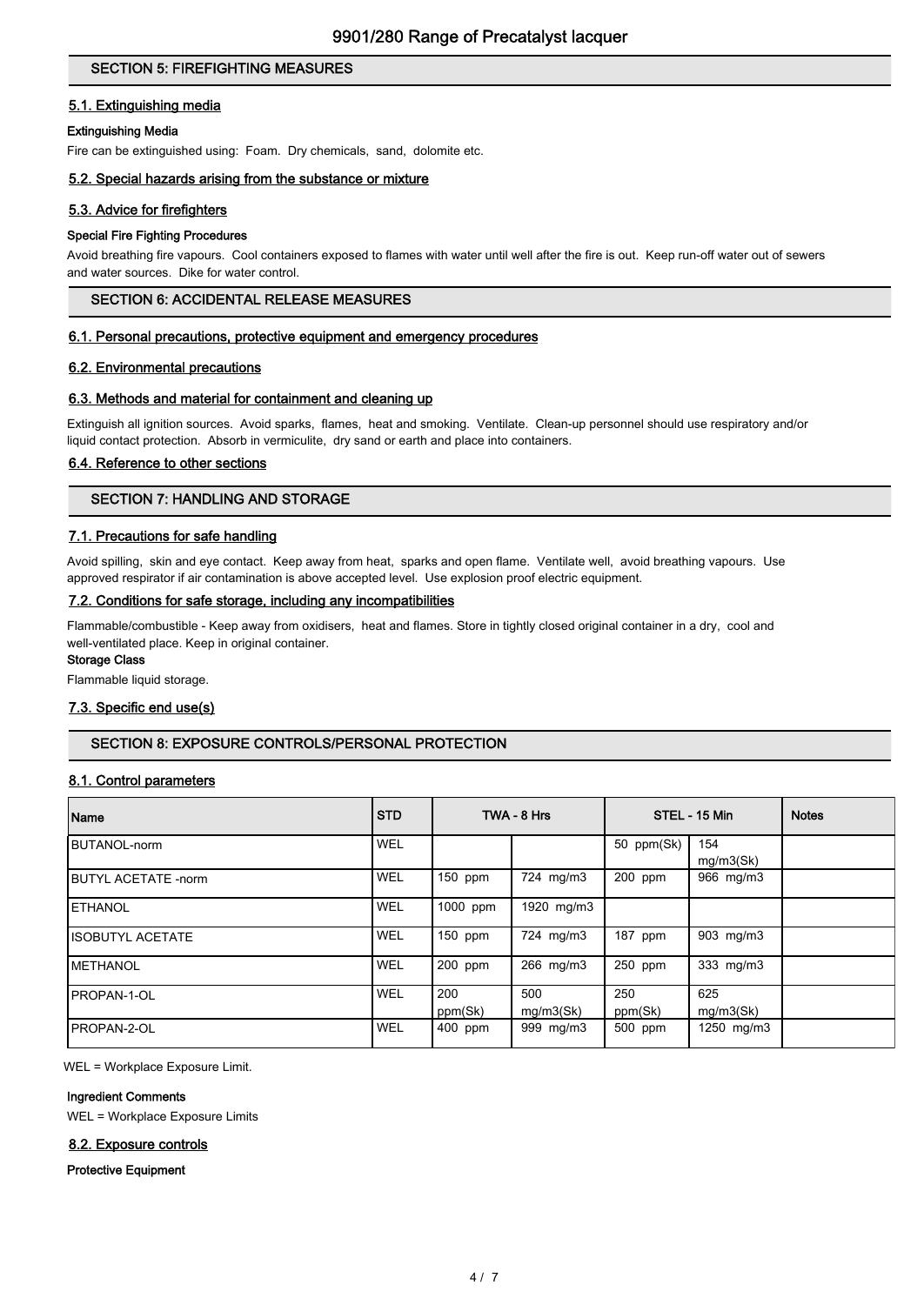

#### Engineering Measures

Provide adequate general and local exhaust ventilation.

#### Respiratory Equipment

Respiratory protection must be used if air contamination exceeds acceptable level.

#### Hand Protection

Use protective gloves.

#### Eye Protection

Use approved safety goggles or face shield.

#### Other Protection

Wear appropriate clothing to prevent any possibility of liquid contact and repeated or prolonged vapour contact.

#### Hygiene Measures

DO NOT SMOKE IN WORK AREA! Wash at the end of each work shift and before eating, smoking and using the toilet. Wash promptly with soap & water if skin becomes contaminated. Promptly remove any clothing that becomes contaminated. Use appropriate skin cream to prevent drying of skin. When using do not eat, drink or smoke.

#### SECTION 9: PHYSICAL AND CHEMICAL PROPERTIES

#### 9.1. Information on basic physical and chemical properties

| Appearance                        | Liquid                    |
|-----------------------------------|---------------------------|
| Colour                            | Colourless to pale yellow |
| Initial Boiling Point and Boiling | 92                        |
| Range:<br>Flash Point (°C)        | 11                        |
| 9.2. Other information            |                           |

Volatile Organic Compound (VOC) 645 to 655 g/litre

## SECTION 10: STABILITY AND REACTIVITY

#### 10.1. Reactivity

#### 10.2. Chemical stability

Stable under normal temperature conditions.

#### 10.3. Possibility of hazardous reactions

#### 10.4. Conditions to avoid

Avoid heat. Avoid contact with oxidisers or reducing agents.

#### 10.5. Incompatible materials

#### 10.6. Hazardous decomposition products

Fire creates: Toxic gases/vapours/fumes of: Carbon monoxide (CO). Carbon dioxide (CO2).

### SECTION 11: TOXICOLOGICAL INFORMATION

#### 11.1. Information on toxicological effects

### General Information

Prolonged and repeated contact with solvents over a long period may lead to permanent health problems.

#### Inhalation

Vapours may cause headache, fatigue, dizziness and nausea. Vapour may irritate respiratory system or lungs.

#### Ingestion.

Harmful: may cause lung damage if swallowed. Pneumonia may be the result if vomited material containing solvents reaches the lungs. Narcotic effect.

#### Skin Contact

Acts as a defatting agent on skin. May cause cracking of skin, and eczema. Prolonged or repeated exposure may cause severe irritation.

#### Eye Contact

Irritating to eyes. Vapour or spray may cause temporary (reversible) eye damage.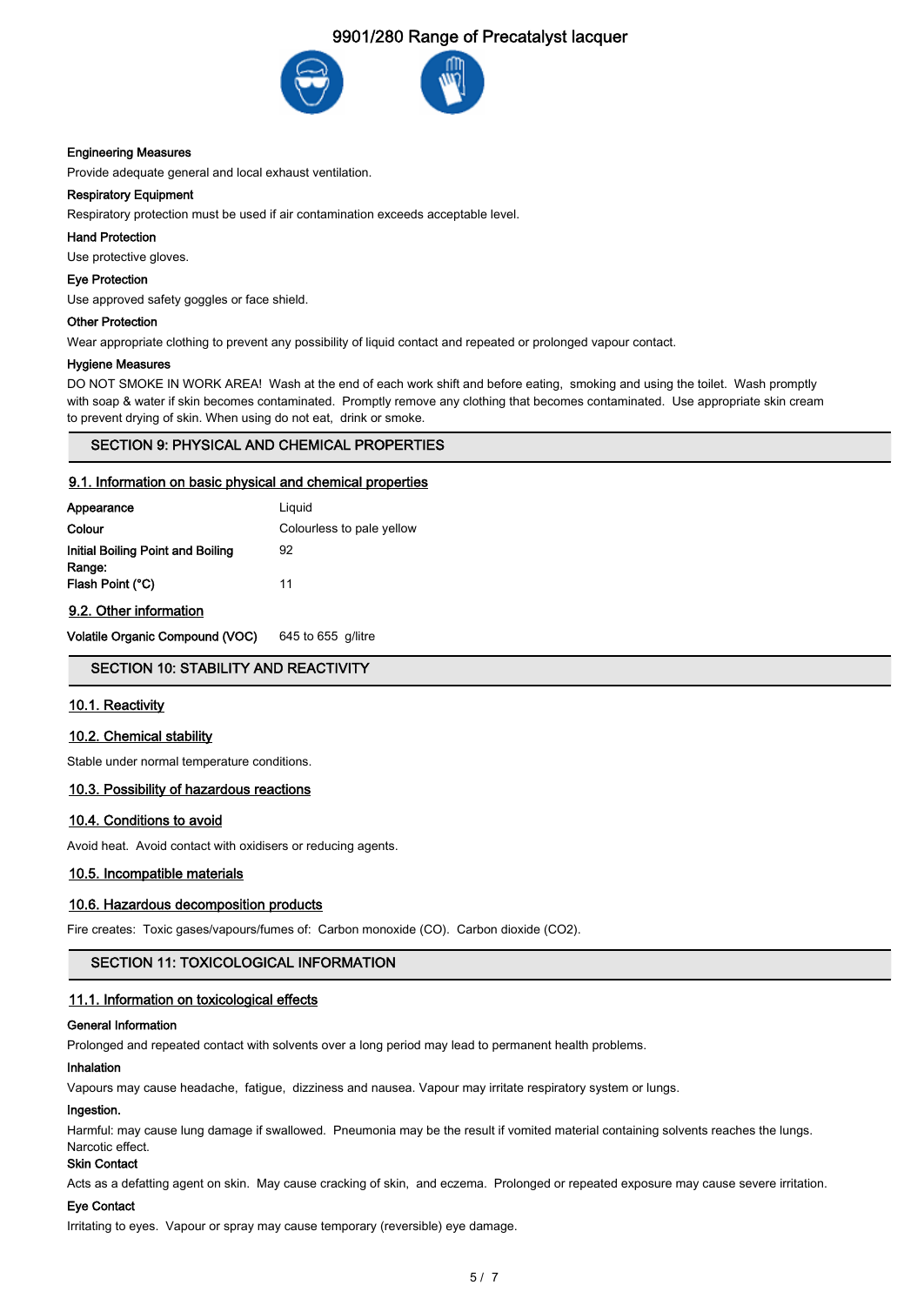### Route of entry

Inhalation. Ingestion. Skin and/or eye contact.

### Target Organs

Respiratory system, lungs

### Medical Symptoms

High concentrations of vapours may irritate respiratory system and lead to headache, fatigue, nausea and vomiting.

### SECTION 12: ECOLOGICAL INFORMATION

#### Ecotoxicity:

The product components are not classified as environmentally hazardous. However, this does not exclude the possibility that large or frequent spills can have a harmful or damaging effect on the environment.

## 12.1. Toxicity

### 12.2. Persistence and degradability

### 12.3. Bioaccumulative potential

### 12.4. Mobility in soil

### 12.5. Results of PBT and vPvB assessment

### 12.6. Other adverse effects

### SECTION 13: DISPOSAL CONSIDERATIONS

### 13.1. Waste treatment methods

Dispose of waste and residues in accordance with local authority requirements.

## SECTION 14: TRANSPORT INFORMATION

### 14.1. UN number

UN No. (ADR/RID/ADN) 1263

### 14.2 UN Proper Shipping Name

| Proper Shipping Name            | PAINT OR PAINT RELATED PRODUCTS |
|---------------------------------|---------------------------------|
| 14.3 Transport hazard class(es) |                                 |
| ADR/RID/ADN Class               | 3                               |
| ADR/RID/ADN Class               | Class 3: Flammable liquids.     |
| ADR Label No.                   | 3                               |
| <b>Transport Labels</b>         |                                 |
|                                 |                                 |



14.4. Packing group

ADR/RID/ADN Packing group II

## 14.5. Environmental hazards

Environmentally Hazardous Substance/Marine Pollutant No.

#### 14.6. Special precautions for user

Hazard No. (ADR) 33 Tunnel Restriction Code (D/E)

### 14.7. Transport in bulk according to Annex II of MARPOL73/78 and the IBC Code

## SECTION 15: REGULATORY INFORMATION